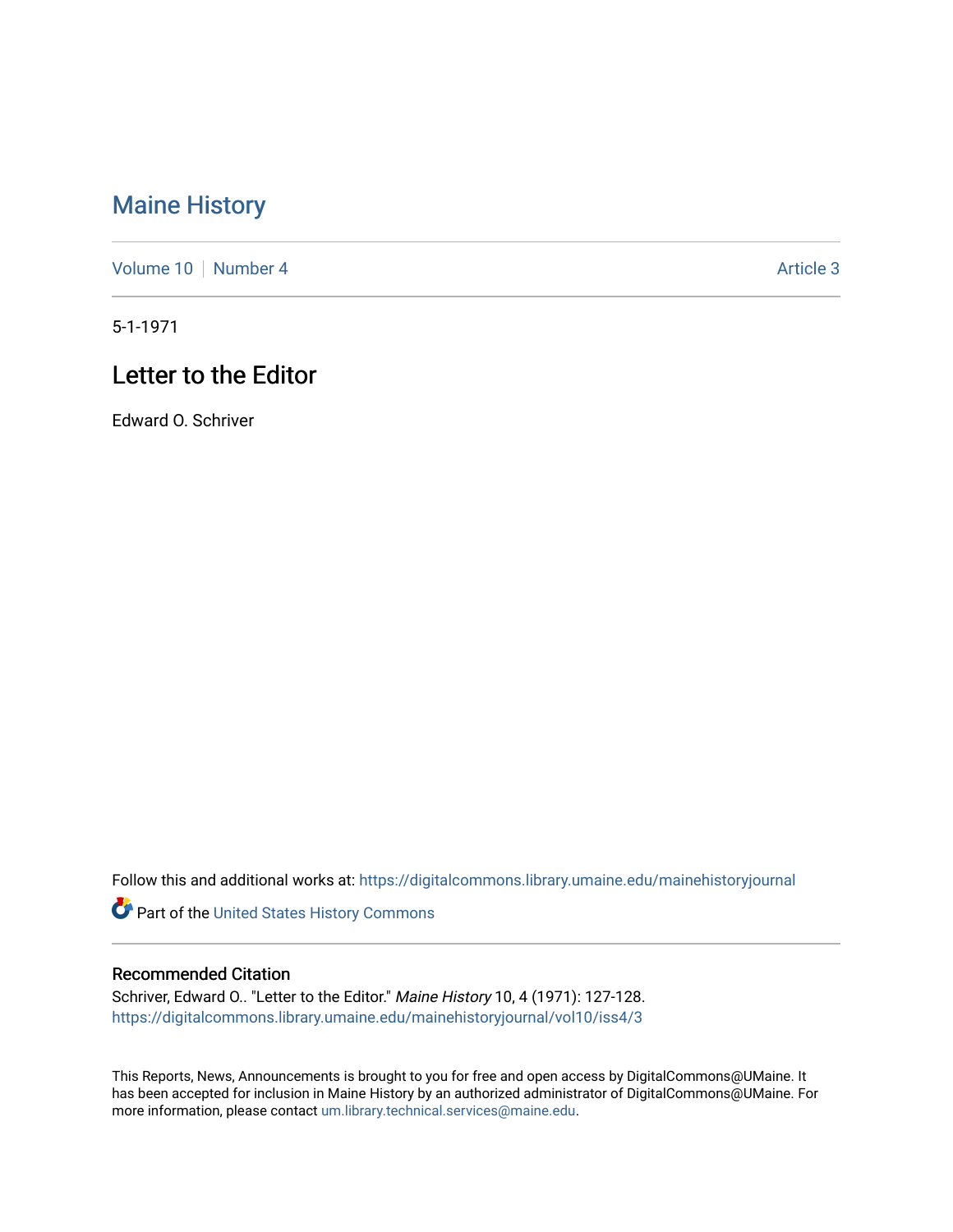Orono, Maine April 13, 1971

Re: Maine Historical Society Newsletter Vol. 10 No. <sup>3</sup> February 1971

Many valid questions were posed concerning *Go Free* in the February, 1971, *Newsletter* (pages 84-87): queries directed toward uncovering the exact nature of Maine antislavery, toward opening up the larger issues of racism, reform, and the role of women (to note but a few of them), and toward relating Maine antislavery to current problems. There was, nonetheless, confusion in the review over what *Go Free* purported to be.

The aim of the monograph was stated in the preface: "This study focuses on the intellectual foundations and the activities of the Maine abolition organizations." Its purpose was not to "approach <sup>a</sup> definitive analysis," to offer "a detailed assessment," or to present "a thoroughly satisfactory treatment" of the whole spectrum of Maine antislavery thought, policy, and behavior.

The modest scope of the study resulted from the meager number and the uneven quality of primary and secondary materials available at the time. This situation was reported several times in the bibliographical essay (pages 113-116): ie. , "The primary sources available for the study of the antislavery movement are meager.... Biographical material on the leaders of the movement is limited (etc.)...."

Indeed, the criticism made by the reviewer—in several instances—point up the difficulties with much of the extant material. He writes: "In point of fact [underlining mine], the Bowdoin professor'<sup>s</sup> [William Smyth's] assistance to fugitive slaves earned for him animosity from Brunswick shipowners and merchants trading with the South. Ultimately a devious effort to force his removal from the Bowdoin faculty inspired unusual student collaboration to save the position of the popular abolitionist professor."' Professor Blithe, as he is called in the legend (see Louis C. Hatch'<sup>s</sup> *The History of Bowdoin College,* page 57> and Minot and Snow, *Tales of Bowdoin,* pages 275-278), probably was hated by the shipowners and merchants of Brunswick and may well have been saved by his students; but there is hardly sufficient evidence about Professor Smyth to assess his character and part in the Maine antislavery movement in "detail."

Another reviewer of *Go Free* has correctly reflected that